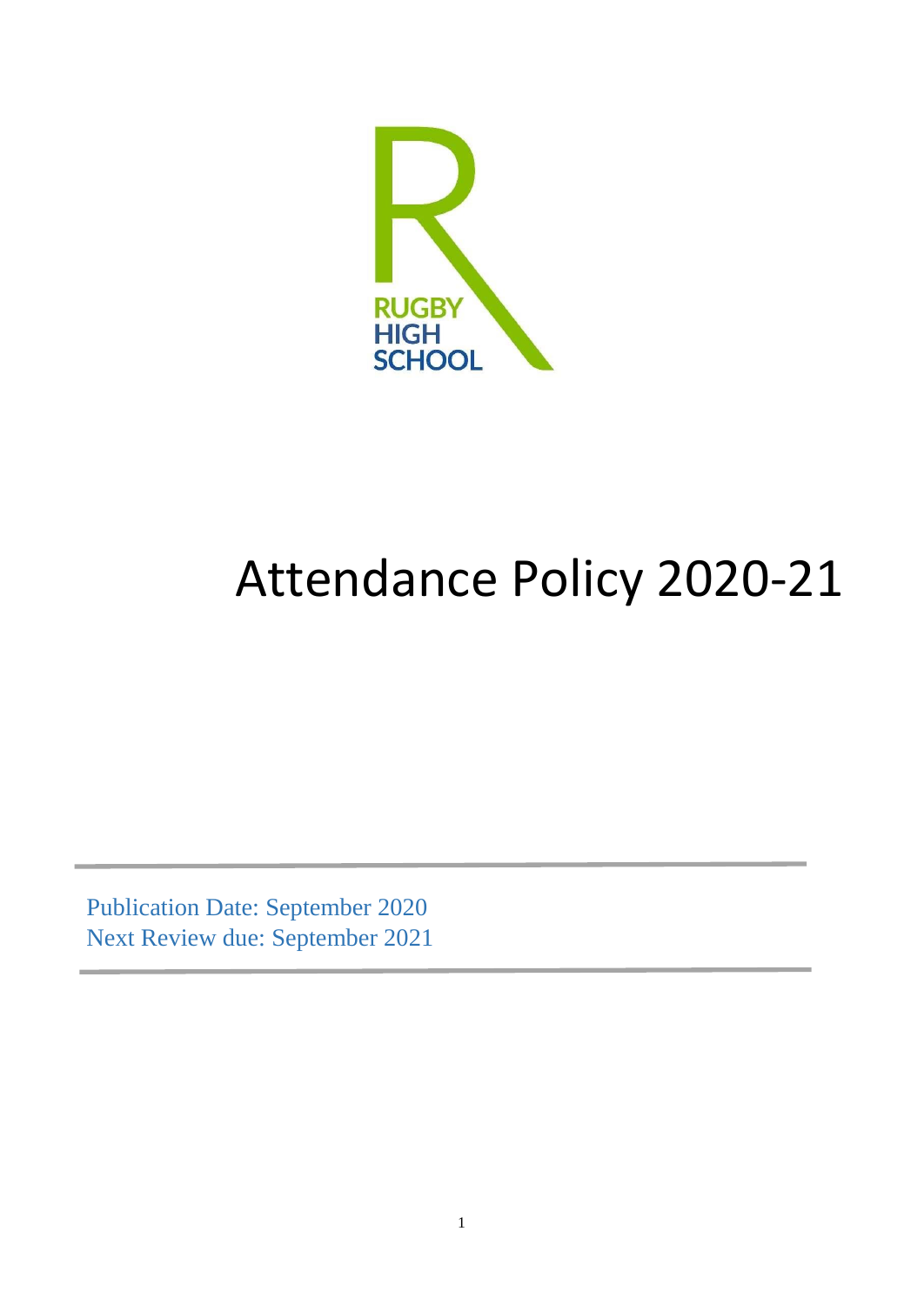# **Policy Aim**

The aims of this policy are:

- to promote attendance
- to outline the procedures that the school uses in relation to attendance.

All young people between the ages of 11-16 are required to be in full-time education. All young people between 16 and 18 are required to be either in full-time education or in training or in employment with training attached to it.

#### **Attendance Facts**

- Half a day a week missed in Year 10 and 11 can mean the loss of one grade for every GCSE taken
- One day a week absence is the equivalent, over a school career, of nearly two and a half years of education
- Ten days holiday leave is the equivalent of two terms of education missed, over a school career
- Fifteen minutes of lateness a day equals a year of education missed
- 90% attendance is the equivalent of a student missing one half day of school every week.

#### **Parents' Duty**

Parents have a legal duty to ensure that their child attends school regularly and punctually. There are only three reasons why a child may be absent from school:

- ill health
- religious holidays
- where school transport should be provided by the local authority but is unavailable

#### **Unavoidable Absence**

The Headteacher has the discretion to authorise other unavoidable absences including those for the following reasons:

- medical/dental appointments
- interviews for employment/further or higher education
- agreed attainment tests e.g. music grades, driving test etc.
- compassionate grounds e.g. bereavement
- participation in elite sporting competitions or training

Only the headteacher or her nominated representative can authorise absence. Parents do not have this legal authority. Requests may be made in writing or may be emailed to:

[attendance@rugbyhighschool.co.uk.](mailto:attendance@rugbyhighschool.co.uk) Requests must be made in advance if they are to be authorised. The only exception to this is when the request is made on compassionate grounds.

#### **Notifying Absences**

The school operates a first-day call system. Parents/carers are required to telephone the school before 9.30 am on any day when their daughter is absent. If the absence is expected to last more than one day, the parent/carer should indicate the date of return. Parents will be contacted if they fail to do this as the school needs to be certain that the student is safe. Alternatively, parents can email: [attendance@rugbyhighschool.co.uk](mailto:attendance@rugbyhighschool.co.uk) or use Parentmail.

#### **Medical Appointments**

Parents are asked to make all but emergency medical and dental appointments outside of the school day. If this is not possible, please give as much notice as possible of the intended appointment. If you need to collect your daughter from school for an appointment, she must sign out of the building and back in again when she returns. If your daughter must attend a series of appointments during the school day, please ensure, where possible, that times and days are varied so that the same lesson is not always missed.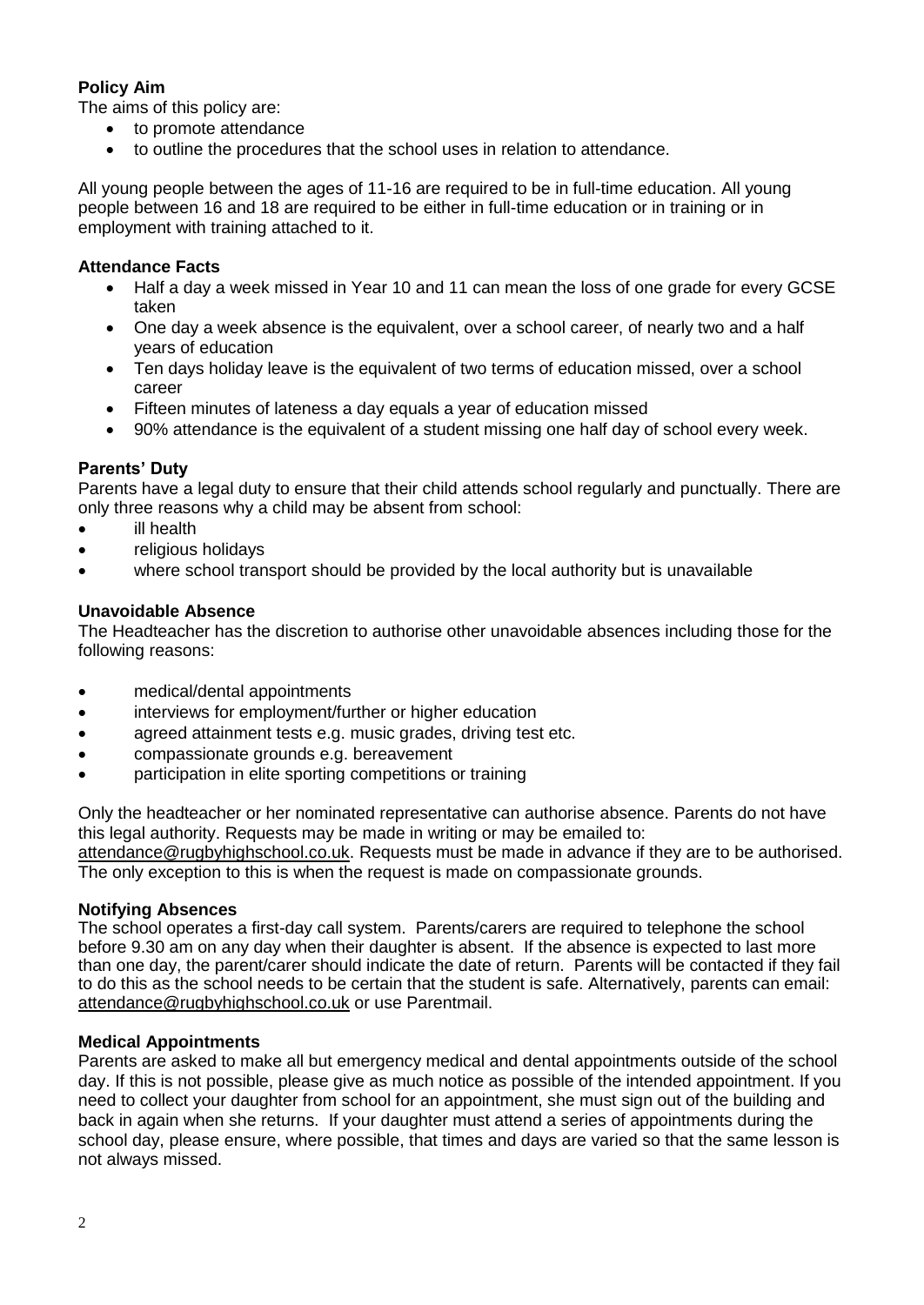# **Punctuality**

Students should arrive in school by 8.50 – registration time. Registers are closed at 9.20 am. Authorised lates are recorded up to 9.20 and lates after 9.20 will be unauthorized lates. If persistently late, detentions will be issued.

## **Term-Time Holidays**

Parents are not legally entitled to take their child on holiday during term time. In exceptional circumstances the headteacher may be able to grant leave of absence. Application forms are available from reception; alternatively parents can email their request to [attendance@rugbyhighschool.co.uk.](mailto:attendance@rugbyhighschool.co.uk) You must provide a letter explaining the nature of the exceptional circumstances. Failure to make an application in advance, or the refusal by the headteacher of an application for leave of absence which is made in advance, will result in the absence being unauthorised which may result in legal action against each parent by Fixed Penalty Notice. The law does not permit the headteacher to authorise term-time holidays or extensions to holidays which then run into term-time retrospectively. Parents can be fined for taking their child on holiday during term time without consent from the school.

## **Monitoring**

The school monitors attendance on a regular basis across Years 7 - 13. If a student's attendance falls below 95%, it is a cause for concern. Depending on the reasons for the non-attendance, parents may be sent a letter alerting them to the issue and inviting them into school to discuss the matter with a view to seeing how we can work in partnership to improve the situation. In cases where a student's attendance falls below 90%, more formal measures may be required. These may include a parental contract (see below). Where attendance does not improve and is still below 90%, where a student is habitually late, or in circumstances of unauthorised absence, the school may refer the case to the Attendance, Compliance and Enforcement Team. This may result in legal proceedings being initiated including the issuing of a fixed penalty notice or an attendance order.

#### **Persistent Absence**

Persistent absence, as classed by the DfE, is 90% and below. If absence is due to persistent or recurring illness parents may be asked to provide medical evidence (eg appointment cards, doctors' letters, medicine information) to verify absences. If not supplied, absences may be unauthorised

#### **Celebration**

Annual prizes are awarded to students with an exceptional attendance record.

#### **Support**

The school offers a variety of different support to students and their families where attendance is an issue. This may include support from a form teacher, a mentor, the school's counsellor, the pastoral team, the SENCO and senior staff. The student and her family may be offered an Early Help Assessment as a means of identifying other sources of relevant support. In some circumstances an Educational Social Worker will be attached to the case to work with the family and the school to improve attendance.

The school also works with a variety of external agencies to support students who are absent from school and their families. These include:

- The Flexible Learning Team (the Warwickshire home tutoring service for children who are unable to attend school for an extended period of time because of illness)
- the school nurse
- CAMHS (the Children and Adolescent Mental Health Services)
- the parenting development team.

#### **Parenting Contracts**

Parenting contracts may be used in cases of irregular attendance at school. A parenting contract is a formal written signed agreement between parents and the governing body of the school and contains:

 a statement by the parents that they agree to comply for a specified period with whatever requirements are set out in the contract; and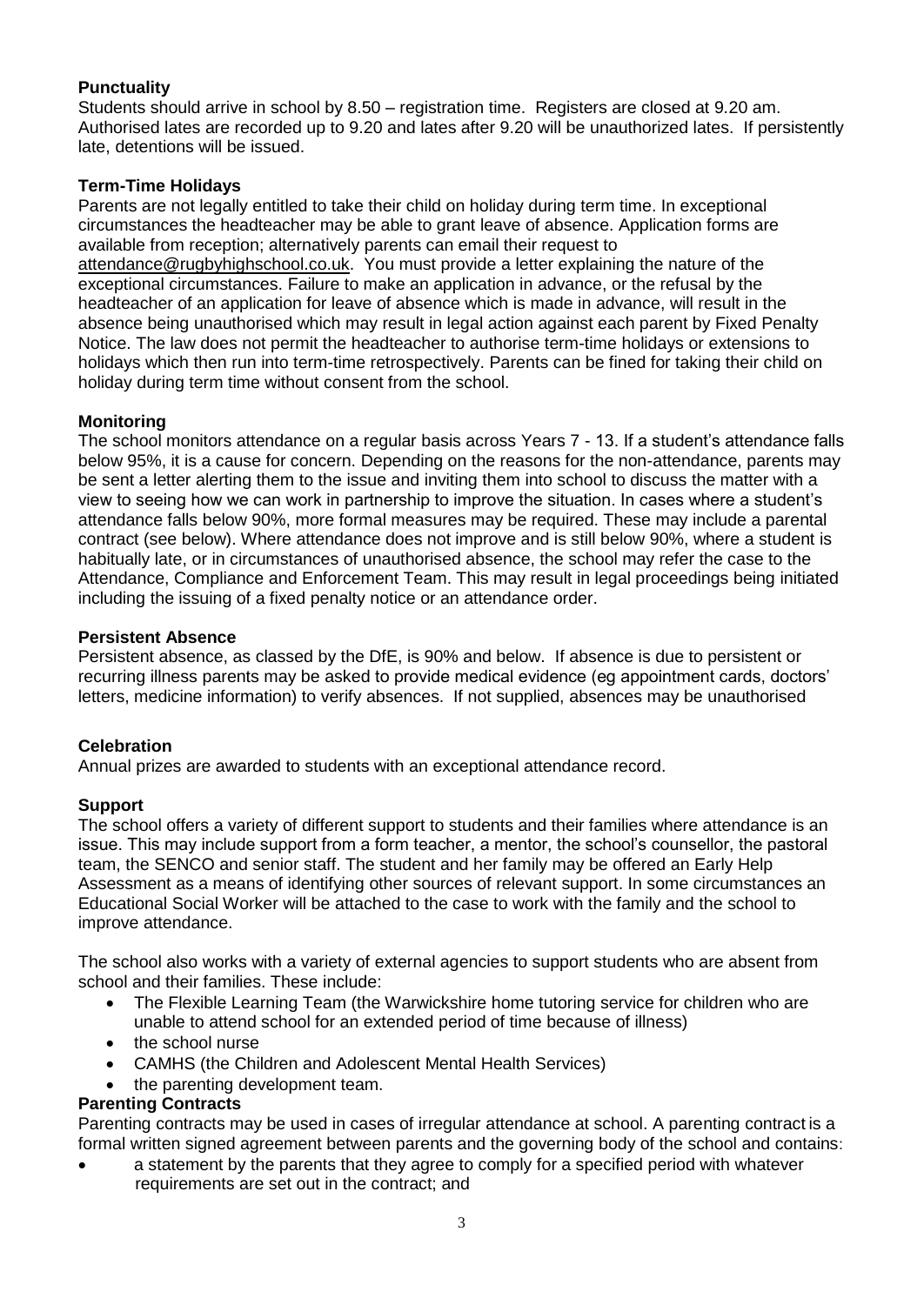a statement by governing body agreeing to provide support to the parents for the purpose of complying with the contract.

Parenting contracts are voluntary but any non-compliance will be recorded by the school and may be used as evidence in court if an application is made for a behaviour parenting order.

#### **Fixed Penalty Notices**

The circumstances in which the school can issue a fixed penalty notice are determined by the local authority. Full details of Warwickshire's scheme can be found at: [http://www.warwickshire.gov.uk/pupilnonattendance.](http://www.warwickshire.gov.uk/pupilnonattendance)

Up to two fixed penalty notices may be issued per child per academic year. Notices will be issued by the ACE (Attendance, Compliance and Enforcement) team when input from the ACE service has failed to affect a return to school and in the following specific circumstances:

- where at least 10 sessions (5 school days) are lost due to unauthorised absence in 100 sessions (50 school day) period;
- Parentally condoned absence;
- Unauthorised holidays in term-time;
- Unauthorised delayed return from extended holidays;
- Persistent late arrival at school (after the register has closed) equivalent to 10 sessions in any five week period.

The fixed penalty is £60 if payment is made within 21 days but this rises to £120 if the payment is made within 28 days. Failure to pay a fixed penalty notice will result in fast track prosecution under Section 444 Education Act 1996.

#### **Prosecution**

The parents of a student who fails to attend regularly may be issued with an attendance order and may be prosecuted by the local authority if they fail to comply with it. Depending on the nature of the offence, fines can range up to £2,500.

#### **Parenting Orders**

Parenting orders are imposed by the court and the parents' agreement is not required before an order is made. Parenting orders are available as an 'ancillary order' following a successful prosecution by the local authority for irregular attendance or breach of a school attendance order. Parenting orders consist of 2 elements:

- a requirement for parents to attend counselling or guidance sessions (e.g. parenting education or parenting support classes) where they will receive help and support to enable them to improve their child's behaviour. This is the core of the parenting order and lasts for up to 3 months; and,
- a requirement for parents to comply with such requirements as are specified in the order. This element can last up to 12 months.

Failure to comply with a parenting order can result in a fine of up to £1,000.

#### **For further legal guidance please see the WCC website: [www.warwickshire.gov.uk](http://www.warwickshire.gov.uk/) and the Warwickshire County Council Attendance Policy extract below.**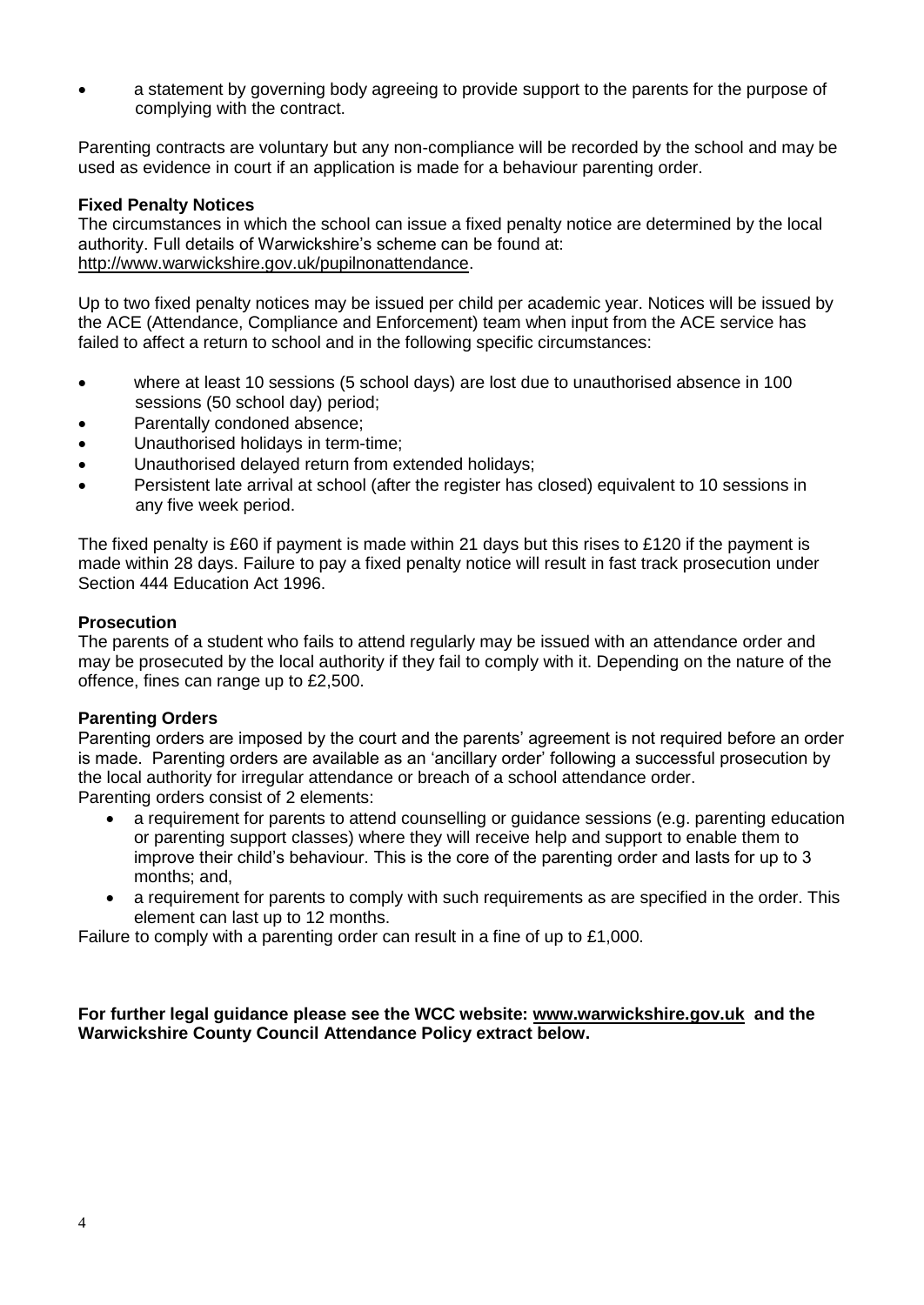# *Leave of Absence*

The Government issued new regulations in September 2013 regarding Leave of Absence; The Education (Pupil Regulations) (England) Regulations 2006 as amended by Education (Pupil Regulations) (England) (Amendment) Regulations 2013

- Head teachers **shall not** grant **any** Leave of Absence during term time **unless they consider** there are **exceptional** circumstances relating to the application.
- $\triangleright$  Parents do not have any entitlement to take their children on holiday during term time. Any application for leave must establish that there are **exceptional circumstances** and the Head Teacher must be satisfied that the circumstances warrant the granting of leave.
- $\triangleright$  Head Teachers will determine how many school days a child may be absent from school if the leave is granted.
- $\triangleright$  The school can only consider applications for Leave of Absence which are made by the resident parent. i.e the parent with whom the child normally resides.
- $\triangleright$  Applications for Leave of Absence must be made in advance and failure to do so will result in the absence being recorded as "unauthorised". This may result in legal action against the parent, by way of a Fixed Penalty Notice.
- $\triangleright$  Applications for Leave of Absence which are made in advance and refused will result in the absence being recorded as "unauthorised". This may result in legal action against the parent, by way of a Fixed Penalty Notice, if the child is absent from school during that period.
- $\triangleright$  All matters of unauthorised absence relating to a Leave of Absence will be referred to the Attendance, Compliance and Enforcement Service of Warwickshire County Council.
- $\triangleright$  The Attendance, Compliance and Enforcement Service have the authority to consider issuing Fixed Penalty Notices for Leave of Absence in line with the Warwickshire County Council's Non-School Attendance and Penalty Notices Code of Conduct. (A copy of which can be found at https://www.warwickshire.gov.uk/pupilnonattendance).
- $\triangleright$  If a Fixed Penalty Notice is issued and is not paid within the timeframe set out in that Notice, the matter will be referred to Warwickshire County Council's Legal Services to consider instigating criminal prosecution proceedings under S444 of Education Act 1996.

#### **Each application for a Leave of Absence will be considered on a case by case basis and on its own merits.**